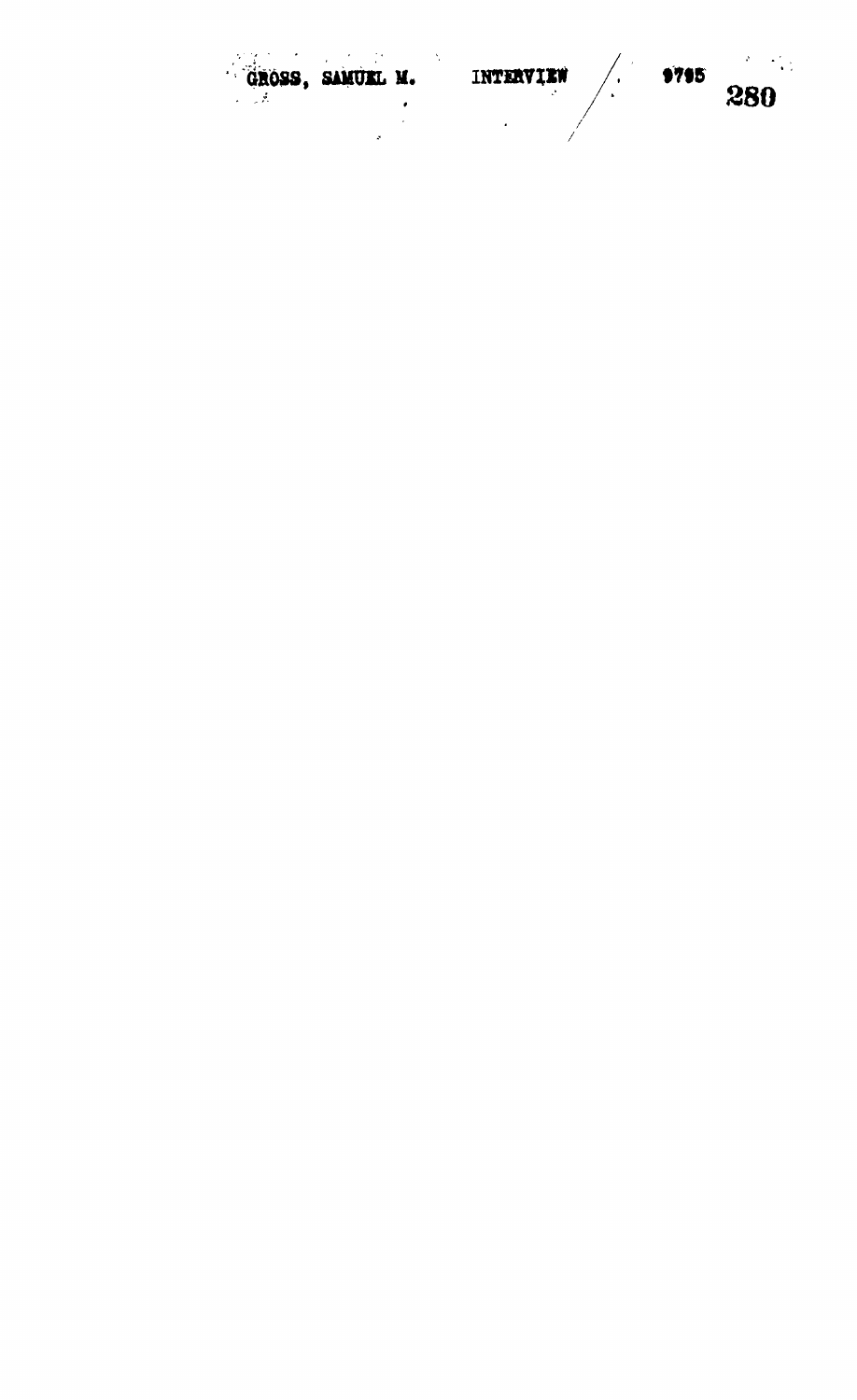| $\sqrt{9795}$<br>INTERVIEW<br>GROSS, SAMUEL M,<br>Field Worker's name Jasper H. Mead,<br>1935<br>This report made on (date) January 27,<br>Name Samuel M. Gross,<br>Post Office Address Chickasha, Oklahoma.<br>3.1<br>West of Town.<br>3. Residence address (or location)<br>4. PATE OF BIRTH: Month February<br>Day 9<br>Year 1875<br>Place of birth State of Alabama.<br>$5^{\circ}$<br>Place of birthAlabama<br>Name of Father J. G. Gross,<br>Other information about father Died at the age of 83.<br>Place of birthAlabama<br>7. Name of Mother Carrie Bogess.<br>Other information about mother Died at the age of 77.<br>Notes or gomplete narrative by the field worker dealing with the life and<br>story of the person interviewed. Refer to Manual for suggested subjects<br>and questions. Continue on blank sheets if necessary and attach firmly to<br>this/form. - Number of sheets attached | 281<br>Form $\Lambda_{7}(S/119)$ | $\mathcal{D}_{\mathbf{L}}$<br>BIOGRAPHY FORM<br>WORKS FROGRESS ADMINISTRATION<br>Indian-Pioncor History Project for Oklahoma |
|---------------------------------------------------------------------------------------------------------------------------------------------------------------------------------------------------------------------------------------------------------------------------------------------------------------------------------------------------------------------------------------------------------------------------------------------------------------------------------------------------------------------------------------------------------------------------------------------------------------------------------------------------------------------------------------------------------------------------------------------------------------------------------------------------------------------------------------------------------------------------------------------------------------|----------------------------------|------------------------------------------------------------------------------------------------------------------------------|
|                                                                                                                                                                                                                                                                                                                                                                                                                                                                                                                                                                                                                                                                                                                                                                                                                                                                                                               |                                  |                                                                                                                              |
|                                                                                                                                                                                                                                                                                                                                                                                                                                                                                                                                                                                                                                                                                                                                                                                                                                                                                                               |                                  |                                                                                                                              |
|                                                                                                                                                                                                                                                                                                                                                                                                                                                                                                                                                                                                                                                                                                                                                                                                                                                                                                               |                                  |                                                                                                                              |
|                                                                                                                                                                                                                                                                                                                                                                                                                                                                                                                                                                                                                                                                                                                                                                                                                                                                                                               |                                  |                                                                                                                              |
|                                                                                                                                                                                                                                                                                                                                                                                                                                                                                                                                                                                                                                                                                                                                                                                                                                                                                                               |                                  |                                                                                                                              |
|                                                                                                                                                                                                                                                                                                                                                                                                                                                                                                                                                                                                                                                                                                                                                                                                                                                                                                               |                                  |                                                                                                                              |
|                                                                                                                                                                                                                                                                                                                                                                                                                                                                                                                                                                                                                                                                                                                                                                                                                                                                                                               |                                  |                                                                                                                              |
|                                                                                                                                                                                                                                                                                                                                                                                                                                                                                                                                                                                                                                                                                                                                                                                                                                                                                                               |                                  |                                                                                                                              |
|                                                                                                                                                                                                                                                                                                                                                                                                                                                                                                                                                                                                                                                                                                                                                                                                                                                                                                               |                                  |                                                                                                                              |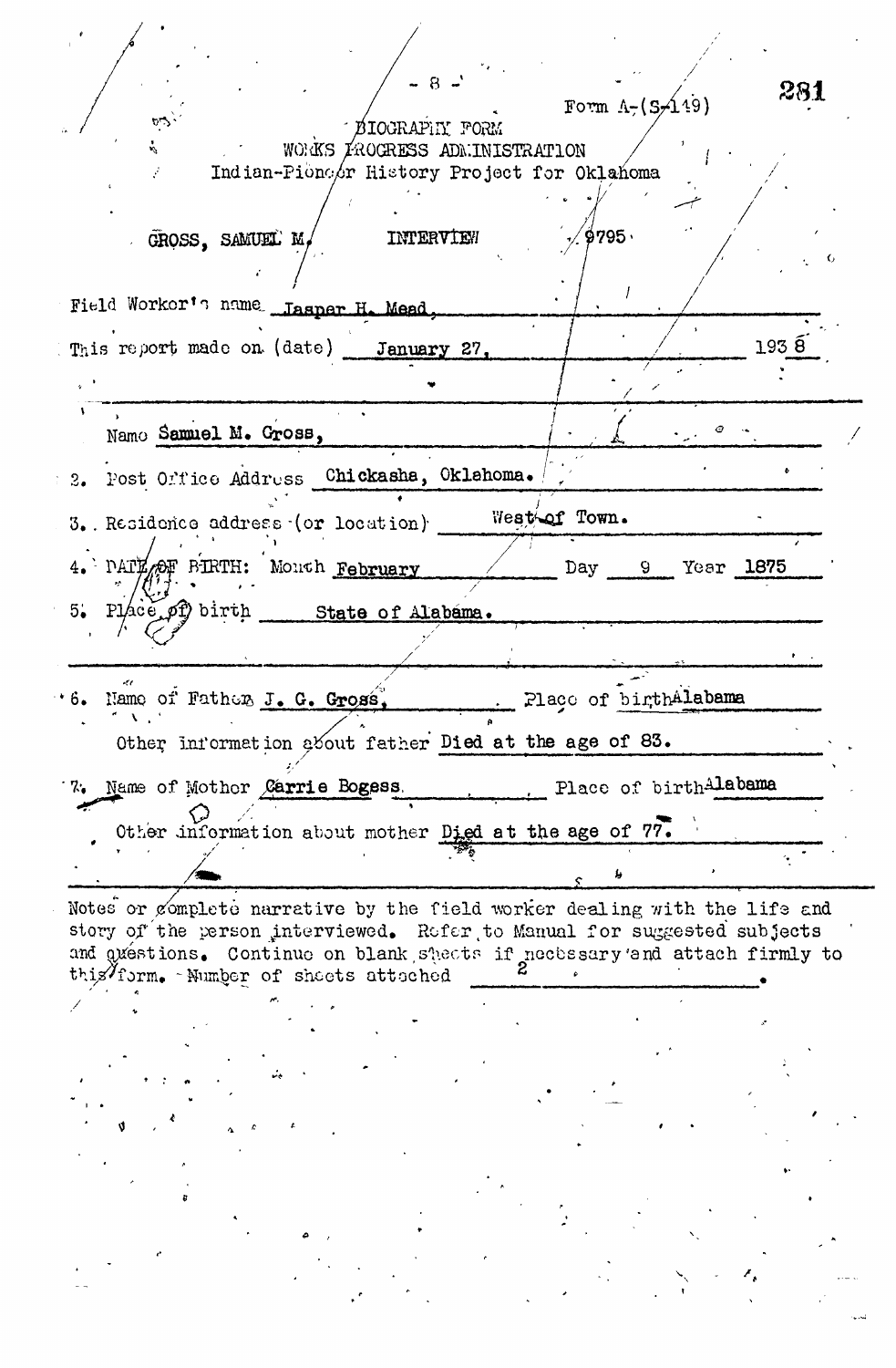套

GROSS, SAMUEL M. INTERVIEW 9795

Jasper H. Mead, Investigator, January 27, 1958;

## An Interview with Samuel M. Gross, Chickasha, Oklahoma.

I was born February 9,  $1$ 175, in Alabama, sixty-three years ago, and came to the Indian Territory in 1898. The first place I landed was at El Reno, which place in 1898 was nothing but an Army Post. Here, practically all the soldiers, from that post were used to stop the Indians when they went on the warpath.

The country around El Reno was what you would call *tl&i* prairie, covered with blue stem grass and lots of cattle; there were several panches around there; two of them were the John Samer Ranch and the Ross Ranch. I used *y* and room. to work on the Ross Ranch, I got \$25.00 per month and board. Wages generally ran from \$15.00 to \$40.00 per month and board, and room.

The Rock Island Railroad ran west out of El Reno to  $\left| \frac{1}{2} \right|$ we enerror  $n^2$  is was called the choceas particle then.

The main water supply came from dug wells and springs. The intervals water supply came from dug wells and springs  $\mathcal{L}$